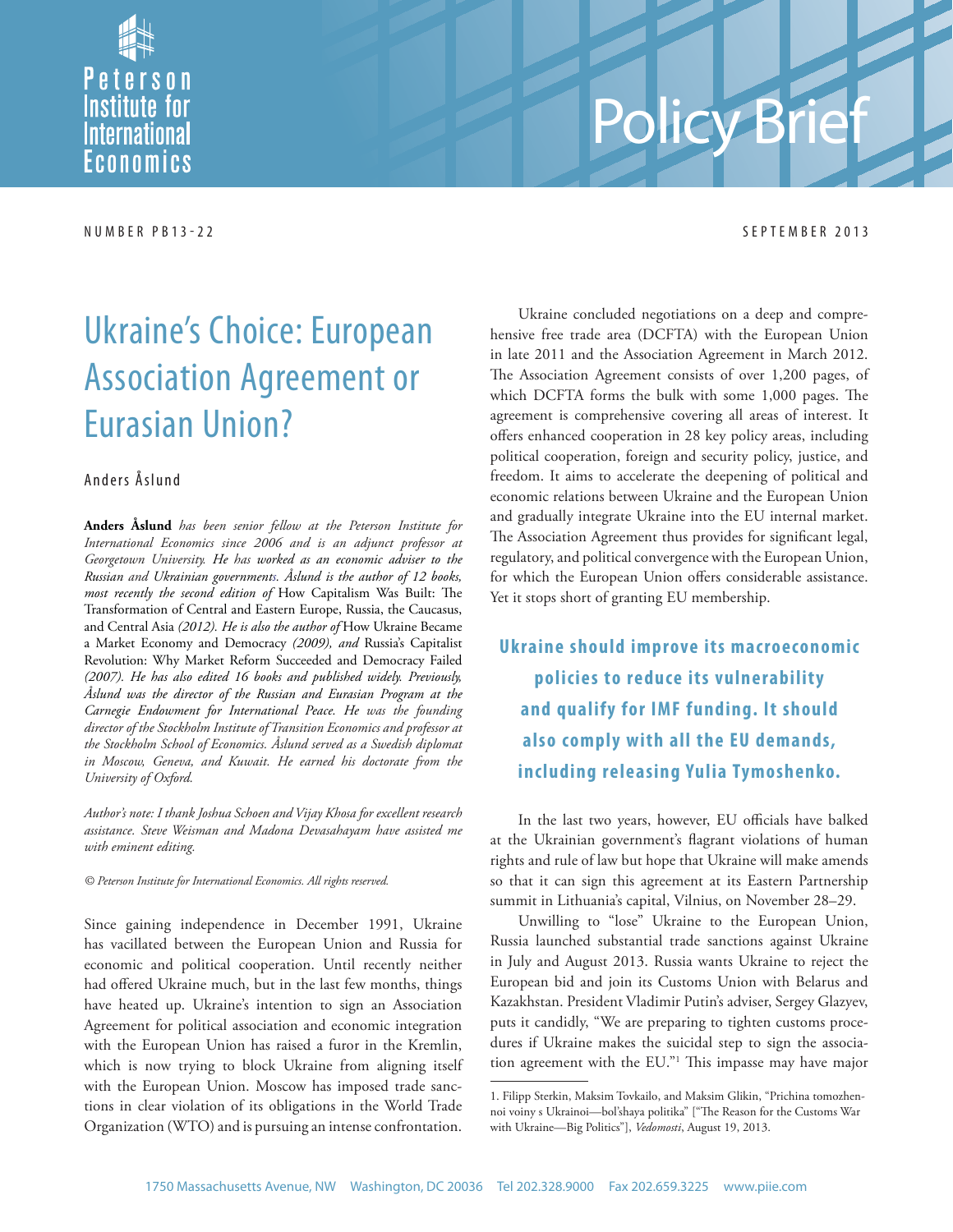

#### **Figure 1 Ukraine's foreign trade, by region, 2000 and 2012** (percent of total)

CIS = Commonwealth of Independent States

Source: UN Comtrade data from http://wits.worldbank.org/wits (accessed on August 26, 2013).

consequences for the Ukrainian economy because both the European Union and Russia are equally important as export markets. In 2012, each purchased one-quarter of Ukraine's exports, and each accounted for about 30 percent of Ukraine's imports (figure 1).

In this Policy Brief I argue that Europe, Ukraine, and Russia all share the blame for creating the current conflict but also that it's in their interest to defuse tensions and seek a way out before it threatens the well-being of all involved. To resolve this problem, Europe, Russia, and Ukraine must alter their policies. For Ukraine, this means putting its own house in order. In the political sphere, Ukraine must reform its justice system, stop suppressing political dissent, and end the selective prosecution of opposition leaders, notably former Prime Minister Yulia Tymoshenko. In the economic sphere, Ukraine needs to reduce its budget expenditures, liberalize regulations, let its exchange rate float, and raise energy prices. It should enlist the help of the WTO to block Russia's trade sanctions. The European Union, meanwhile, should welcome Ukraine and intensify its interaction with Ukraine but also demand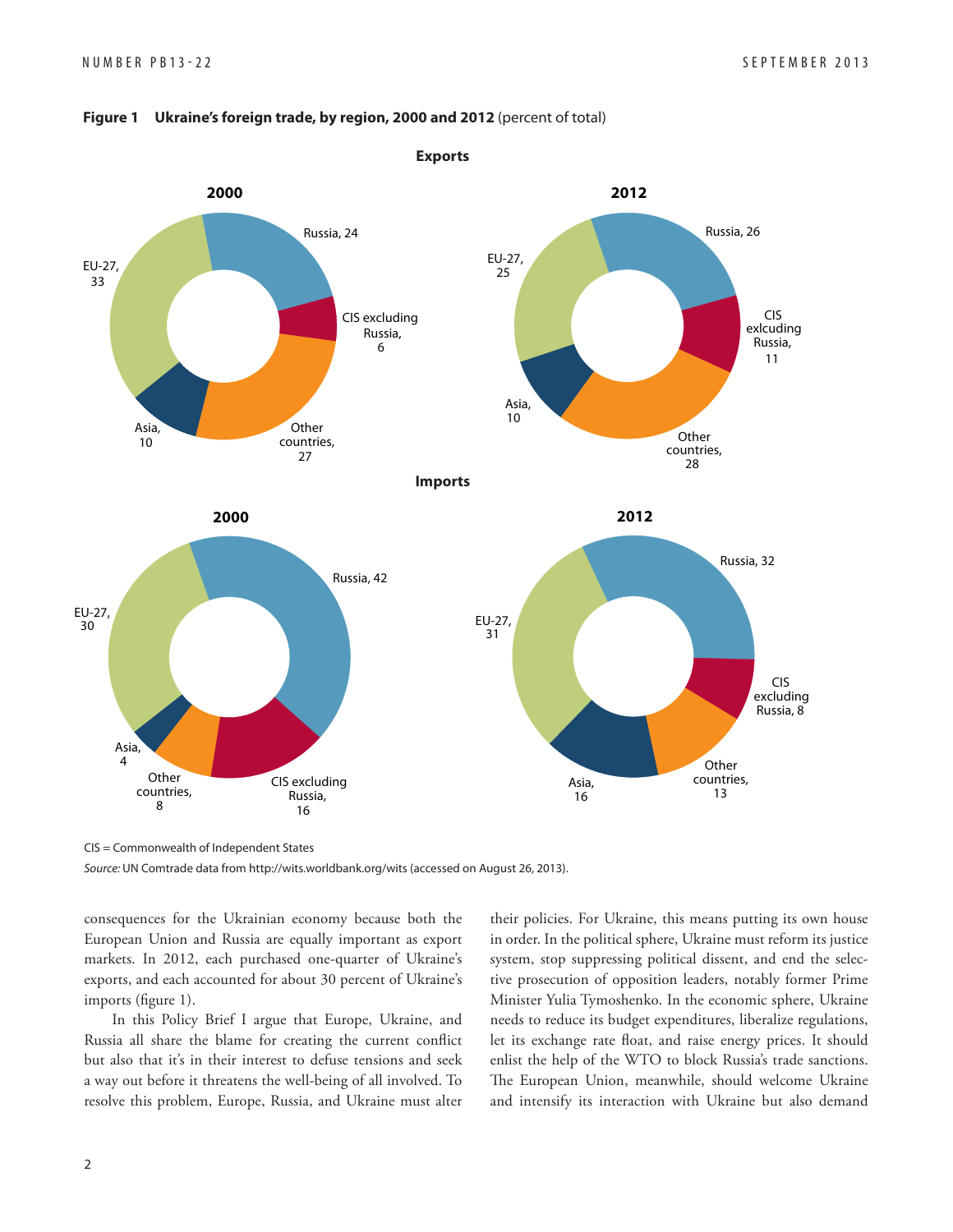that it implement political and economic reforms. The United States can back Ukraine and the European Union in these efforts and organize a top-level visit to Kiev before the Vilnius summit. Russia should reconsider its economic warfare ploy, observe its obligations to the WTO, and recognize Ukraine's right to independence.

#### **TWO BUMPY DECADES WITH LIMITED ECONOMIC INTEGRATION**

Economic cooperation among the former Soviet republics has been a process of trial and error. After Ukraine voted for independence with a 90 percent majority on December 1, 1991, Russian President Boris Yeltsin decided to dissolve the Soviet Union.2 He did so swiftly and presented it as a positive choice: "I was convinced that Russia needed to rid itself of its imperial mission" (Yeltsin 1994, 115).

As a replacement for the USSR, 11 former Soviet republics formed the loose Commonwealth of Independent States (CIS), a minimal organization without supranational power. Georgia and the already-independent Baltic states stayed outside. While Yeltsin wanted the CIS to be like the British Commonwealth, the dominant Russian view was that the Soviet demise was a tragedy and that the CIS should become like the European Union. Russia aspired to closer cooperation than any other state desired. Together with Belarus and Kazakhstan, Russia's closest partners, Russia attempted a customs union in 1995, which was revived in 2009. Ukraine, by contrast, kept Russia at a distance.

In April 1994, all the CIS countries except Turkmenistan signed a multilateral free trade agreement (FTA). But it was of low quality and never came into force because even Russia did not ratify it. Instead most CIS countries went on to conclude similar bilateral FTAs. Russia and Ukraine concluded one in 1993, which came into force in 1994 and has been the legal basis for their trading relationship. Yet, both countries frequently resorted to protectionist measures. Sudden quotas, tariffs, or outright prohibitions often disrupted Russian-Ukrainian trade. Since neither was a member of the WTO until 2008, when Ukraine joined, they had no recourse to any rules-based arbitration or penalty mechanisms.

In 2003, President Putin tried to integrate Ukraine into a new Single Economic Space (SES) with Russia, Belarus, and Kazakhstan. It was supposed to start as a free trade area, become a customs union, and eventually a currency union, modeled after the European Union. It was an evident attempt to tie Ukraine closer to Russia before the presidential elections in late 2004, but no Ukrainian government has accepted more than a free trade area. During the 2004 presidential campaign, Putin went to Ukraine twice to campaign for his preferred candidate, Viktor Yanukovych, although he did not think much of him. During the Orange Revolution in November– December 2004, hundreds of thousands of Ukrainians protested against the rigged election of Yanukovych, who lost the following repeated run-off vote to Viktor Yushchenko. As a result, the SES fell by the wayside.

All along, Putin had expressed nostalgia about the Soviet Union, but after the Orange Revolution he stated: "the collapse of the Soviet Union was the biggest geopolitical disaster of the century."3 To him, the key element of a minimal restoration of the Russian empire has been the inclusion of Ukraine.

**The European Union should support Ukraine but also maintain its standards to make sure that Ukraine complies with its conditions so that both par ties c an sign the European A ssociation Agreement in Vilnius in November.** 

The main conflict between Russia and Ukraine has been their dispute over the price of natural gas for Ukraine and over transit of natural gas to Europe. In January 2006 and January 2009, Putin cut Russian gas deliveries to Ukraine and a large part of Europe, prompting Ukraine to reduce its purchases of Russian gas. Russia has clearly given up on Ukraine for gas transit and is building pipelines around Ukraine to eliminate any gas or oil transit through Ukraine in the future.

#### **EUROPEAN ASSOCIATION AGREEMENT**

Ukraine has been asking for EU membership since 1995, but for years the European Union was too occupied with incorporating the 10 Central and East European countries, which was completed in 2004 and 2007, respectively.<sup>4</sup>

In 2003, the European Union looked farther and launched a European Neighborhood Policy (ENP), designed for North African and Middle Eastern countries and the western CIS countries (Russia, Belarus, Ukraine, and Moldova). It attempted

<sup>2.</sup> I discuss this is detail in Åslund (2007).

<sup>3.</sup> Vladimir Putin, "Annual Address to the Federal Assembly of the Russian Federation," April 25, 2005, www.kremlin.ru.

<sup>4.</sup> This section draws on Åslund (2009).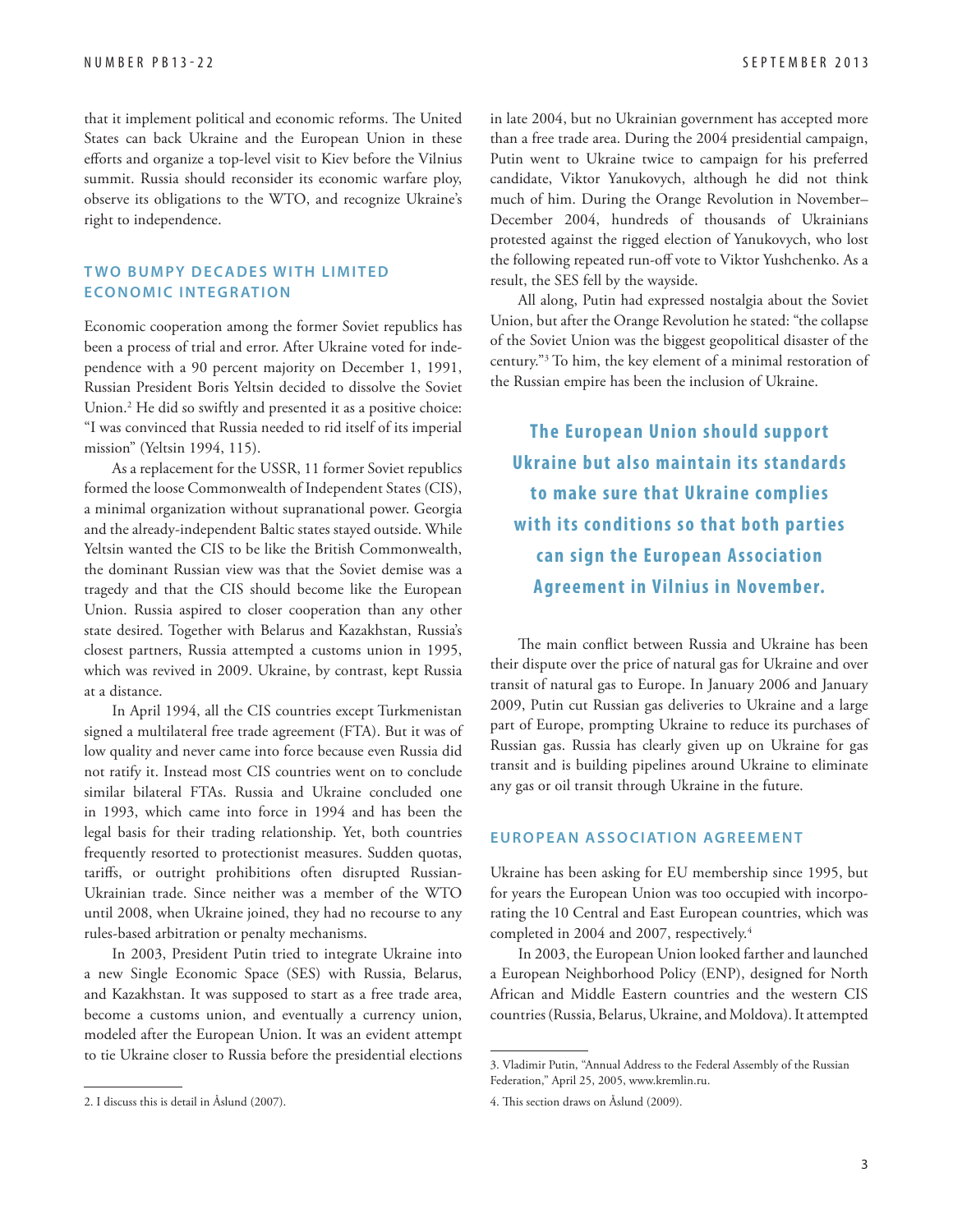to standardize the EU approach to friendly neighbors, offering them more market access and interaction. Ukraine seized this opportunity, while Russia excluded itself. Instead, Armenia, Azerbaijan, and Georgia asked to be included in the ENP and the European Union accepted.

The Orange Revolution brought about the democratization that the European Union demanded for closer cooperation with Ukraine, and the ENP was a convenient instrument for closer cooperation. In February 2005, Ukraine concluded a substantial initial action plan with the European Union. Most of the action items were reforms that Ukraine committed itself to carrying out with plenty of EU assistance. The Orange government also accelerated Ukraine's accession to the WTO, which was completed in 2008. Immediately afterwards, the European Union initiated negotiations with Ukraine on a DCFTA. In May 2009, the European Union launched an Eastern Partnership with the six ENP countries, declaring: "The main goal of the Eastern Partnership is to create the necessary conditions to accelerate political association and further economic integration between the European Union and interested partner countries" (Council of European Union 2009). In addition to FTAs, the European Union now offered broader Association Agreements, which also involved political and legal aspects, but EU membership remained out of reach.

In February 2010, Yanukovych won with a slight margin over Prime Minister Yulia Tymoshenko in a reasonably free and fair presidential election. He continued negotiations with the European Union on the DCFTA, which were successfully concluded in late 2011. Yet, the European Union held up the signing because of new concerns about violations of human rights and rule of law in Ukraine. On July 19, 2012, the DCFTA was initialed, not signed. In the summer of 2013, Moldova, Armenia, and Georgia also concluded DCFTAs with the European Union.

The DCFTA is a substantial FTA. It abolishes mutual customs tariffs, although the current average EU tariff on manufactures is only 1.19 percent and 2.45 percent in Ukraine, so the impact will be limited. The effect will be more significant for agricultural goods, for which the average EU tariff is 7.42 percent versus 6.41 percent in Ukraine, and agricultural goods will compose about one-third of Ukraine's exports in 2013. The DCFTA also covers regulatory convergence in competition policy, state aid, property rights, and energy policy (Giucci 2013).

#### **CUSTOMS UNION**

In June 2009, Prime Minister Putin surprised everybody by stating that Russia, Belarus, and Kazakhstan would enter the WTO as a customs union. These three countries agreed to unify their customs tariffs. In 2010, the Customs Union came into existence, with the implementation of a common customs tariff and joint Customs Code. In January 2012, border controls were abolished. A joint secretariat, the Eurasian Economic Commission, was set up in Moscow with a staff of more than 1,000 people. The Eurasian Development Bank in Almaty, Kazakhstan, and an arbitration court in Minsk were also established (Movchan and Giucci 2011).

Putin's aim is to transform the Customs Union into a Eurasian Union by 2015—a political counterpart to the European Union—but Belarus and Kazakhstan resist closer integration. In Russia the Customs Union and the Eurasian Union are used nearly synonymously. The difference is best understood thus: "The ostensible purpose of [the Eurasian Union] is economic. Its primary objectives, however, are geopolitical, and these are to be achieved in large part by economic means" (Adomeit 2012). Russia has pressured all former Soviet republics to join. Kyrgyzstan has signed a letter of intent and Tajikistan may do so as well, but Putin's real goal is to integrate Ukraine.

From an economic standpoint, the Customs Union is problematic because the economic interests and structures of Russia, Kazakhstan, and Belarus vary greatly. Kazakhstan is largely a raw material exporter, and Belarus is an exporter of Soviet-style manufactured goods. Russia is a comparatively protectionist post-Soviet country. The Customs Union also complicates relations with third parties, notably the WTO. As Russia joined the WTO as a member of the Customs Union in August 2012, Kazakhstan realized that it could not enter the WTO as intended because Russia had forced it to raise its import tariffs. Belarus and Kazakhstan complain that Russia's WTO obligations apply to them, although they did not participate in those negotiations. These three countries already had tariff-free trade among them before the Customs Union; the only big Customs Union advantage is that border controls between them have been taken down (Carneiro 2013).

In effect, Russia is being forced to pay Belarus and Kazakhstan for the sacrifices they made to join the Customs Union. Every year Belarus receives implicit oil and gas subsidies of 15 to 18 percent of its GDP from Russia. When Belarus' irresponsible economic policies brought about a severe payments crisis in 2011, Russia offered a large bailout package of \$20 billion for three years. Even so, the relationship between the two countries is very bad, and Belarus is on the verge of a new financial crisis (Garbert 2013).

Russia's relationship with Kazakhstan is better, but the Kazakhs are not enthusiastic about the Customs Union. For Kazakhstan, the Customs Union is straightforward trade diversion. It forced Kazakhstan to raise its average custom tariffs from 6.7 to 11.1 percent on an unweighted basis and from 5.3 to 9.5 percent on a trade-weighted basis. The World Bank (2012)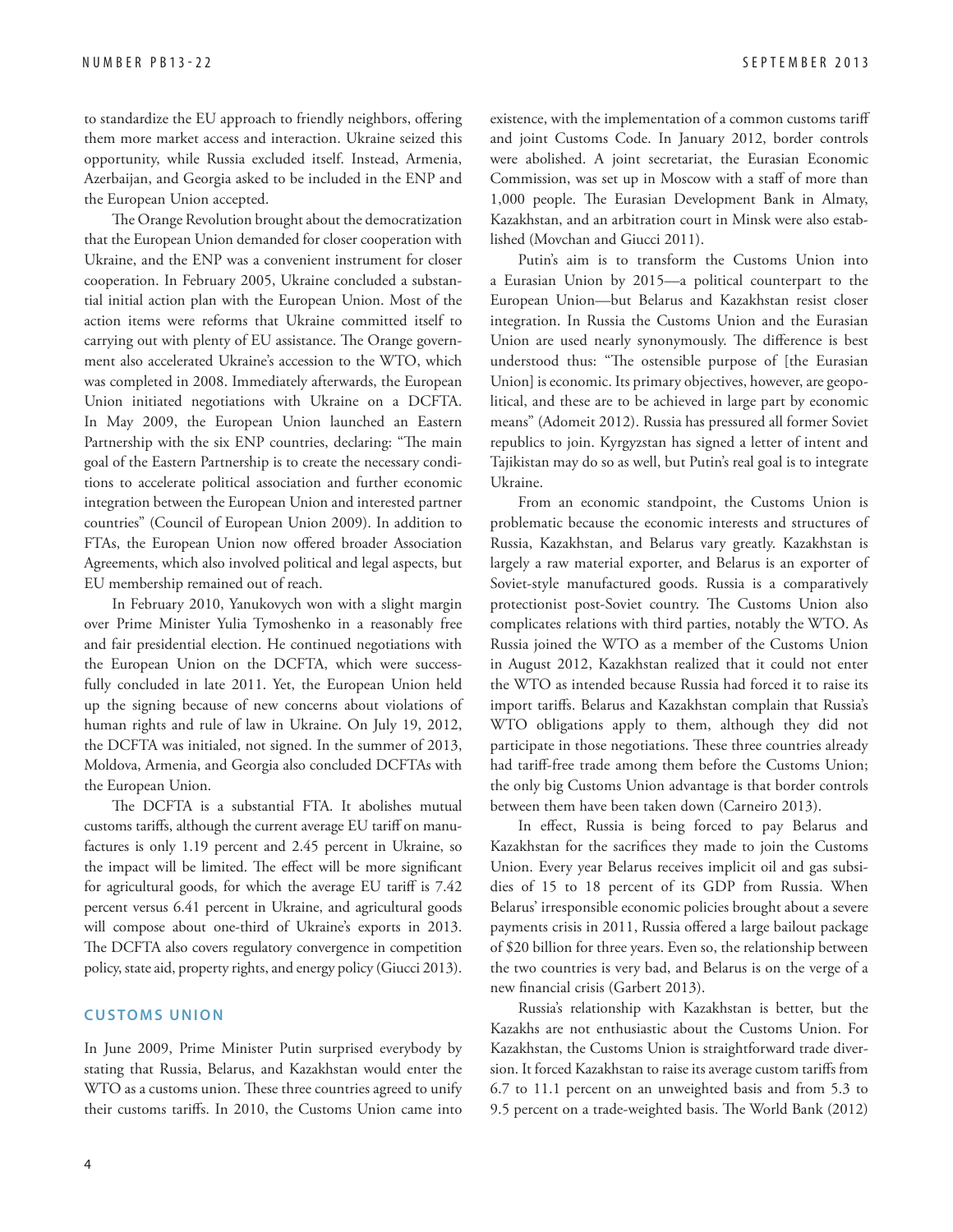assessed the cost to Kazakhstan of joining the Customs Union in its baseline scenario at 0.2 percent of GDP (Carneiro 2013).

Despite the Customs Union being Russia's dominant priority, the CIS countries concluded a new multilateral FTA in October 2011. Only eight countries signed it, and Russia, Belarus, and Ukraine have ratified it. This FTA has replaced the bilateral FTA of 1993 as the basis of trade between Russia and Ukraine. It introduced two major novelties, namely that WTO rules and procedures should apply to CIS members belonging to the WTO and that a customs union could be a party to the FTA. The agreement exempts almost all goods from customs tariffs, with sugar being the exception. However, Russia's export

**Russia should obey the rules of the W TO and the CIS Free Trade Agreement and end its trade sanc tions against Ukraine. It should realize that it is not in its national interest to force countries to join its Customs Union.**

taxes on commodities, such as gas and oil, still apply to Ukraine, and Russia imposes quotas for certain sensitive products such as steel pipes. Russia also continues to block imports of agricultural products, dairy, and meats on alleged sanitary grounds (Giucci 2013). Thus, in a trade conflict between Russia and Ukraine, the WTO should take precedence, but the role of the Customs Union is confusing, since neither Belarus nor Kazakhstan belongs to it.

#### **QUANTITATIVE ASSESSMENT**

Many institutions—mainly Polish and Ukrainian institutes, the World Bank, and the Eurasian Development Bank<sup>5</sup>—have made quantitative assessments of the effects on the Ukrainian economy of Ukraine's accession to the Customs Union versus implementation of the DCFTA. Using standard gravity and computable general equilibrium models, all but the Eurasian Development Bank have obtained very similar results.

Movchan and Giucci (2011, 11) provide the most complete recent mainstream study of the effects on Ukraine of both the DCFTA and the Customs Union. They conclude that in the long term, the DCFTA would add 11.8 percent to Ukraine's GDP, while the Customs Union would reduce it by 3.7 percent. The DCFTA would substantially increase trade (both exports and imports), whereas the Customs Union would reduce trade. Other studies offer similar numbers.

The biggest impact comes from exports. Shepotylo (2013, 21) has estimated that the "expected long run gains in Ukrainian exports to all countries under the CU scenario are equal to 17.9 percent,… and under the EU scenario 46.1 percent. Surprisingly, the highest unrealized potential is in exports to CIS countries," notably to Russia.

The DCFTA will decrease or eliminate existing trade barriers between Ukraine and the European Union, leading to increased mutual trade. The main advantages for Ukraine will be better access to the vast EU market; increased inflow of foreign direct investment, which will modernize the Ukrainian economy, restructure enterprises, and create jobs; and harmonization of regulatory and institutional standards, which will improve the business environment and rule of law in Ukraine (Dabrowski and Taran 2012b, 23-24). All these effects should be substantial and positive. Conversely, the Customs Union market is smaller, technologically backward, less competitive, and does not offer Ukraine significant institutional benefits.

A counter study by a group of economists affiliated with the Eurasian Development Bank (Ivanter et al. 2012) presents analysis that is not based on any calculations but on scenarios and peculiar assumptions.

Ukraine's joining the EU FTA would worsen the terms of trade in the post-Soviet area. In this case the SES countries can mitigate the negative consequences of such a move by Ukraine by raising the median customs tariffs, Because of a reduction in exports to the SES countries and an increase in imports from the EU…. Ukraine in this scenario can lose up to 1.5% of its baseline GDP (Ivanter et al. 2012, 40).

Apparently, the authors mean that the Customs Union countries would impose trade sanctions against Ukraine. However, if Ukraine joined the Customs Union, then "Over the period of 2011-2030, the total cumulative effect of the creation of the SES and Ukraine joining it on the four countries can reach \$1.1 trillion in 2010 prices..." (Ivanter et al. 2012, 41). This study presents numbers that contradict all other mainstream Ukrainian and Western studies without revealing the authors' methodology or calculations. It appears more like propaganda than research. Their message is political: It is good

<sup>5.</sup> Recent relevant studies are Dabrowski and Taran (2012a, 2012b), Eurasian Development Bank (2012), Giucci (2013), Ivanter et al. (2012), Maliszewska, Orlova, and Taran (2009), Movchan (2011), Movchan and Giucci (2011), Movchan, Giucci, and Kutsenko (2010), Movchan and Shportyuk (2012), Shepotylo (2010, 2013), Tarr (2012), and von Cramon-Taubadel, Hess, and Breummer (2010).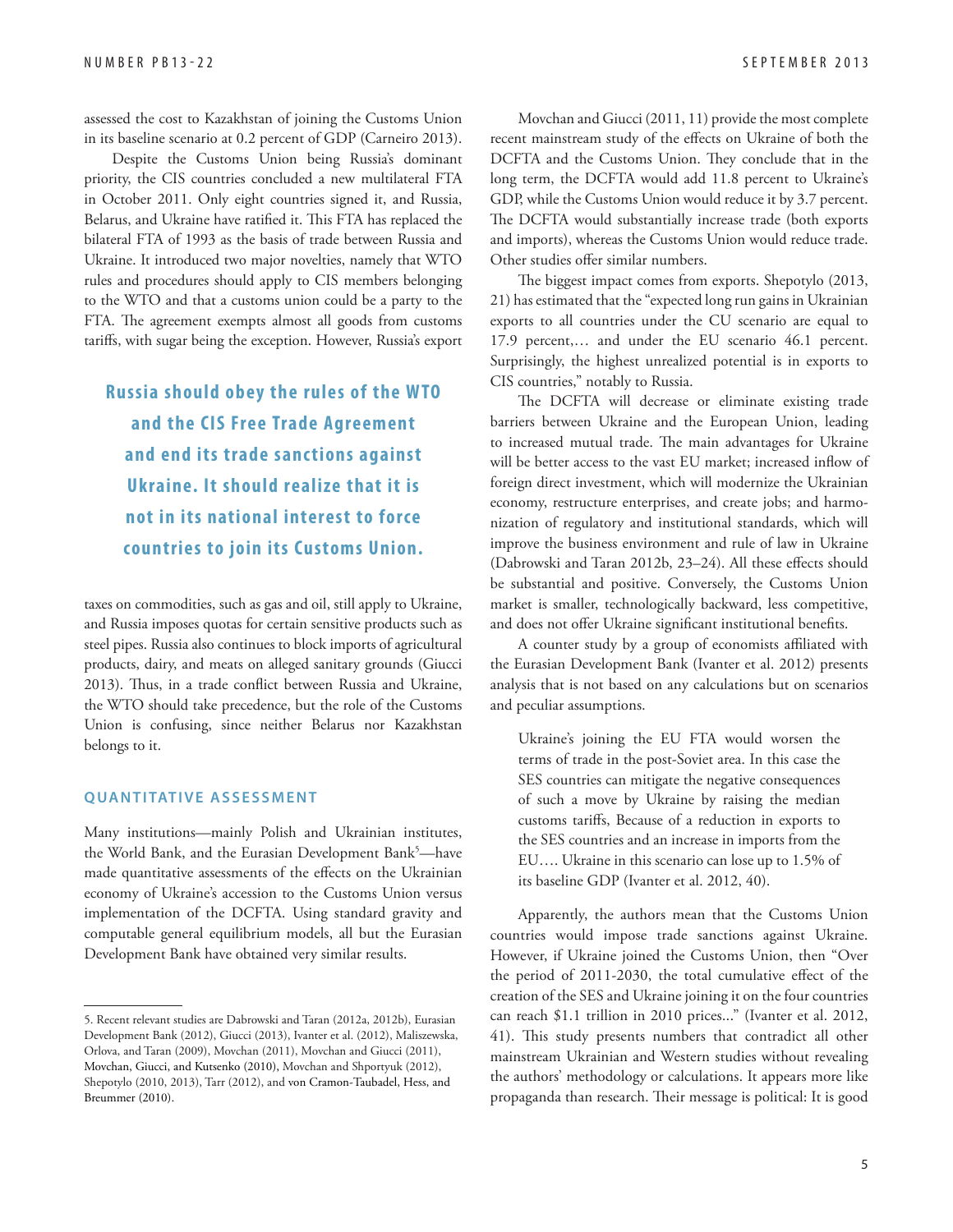for Ukraine to join the Customs Union but bad to adopt the DCFTA. Another Eurasian Development Bank study (2012, 29) comes to a similar conclusion:

Ukraine's non-participation in the integration processes currently underway throughout the post-Soviet area leads to the continuation of the sectoral breakdown of its economy and as a result, to a potential slowdown in its economic growth rate....

But if Ukraine embraced the Customs Union, then

Under technological integration and the fostering of cooperation ties, assessment of the economic effect could be boosted to 6-7% of total GDP volume by 2030 (Eurasian Development Bank 2012, 29).

Putin's adviser, Sergey Glazyev, has stated that Ukraine would gain \$9 billion a year if it joined the Customs Union, because he suggests that Ukraine would be allowed to buy Russian oil and gas at the same low prices as Belarus does (Moshes 2013).

Since these counter assessments appear insubstantial, we have every reason to rely on the many quantitative studies with revealed methodology that Ukraine can benefit substantially from the DCFTA with the European Union but would suffer considerable harm if it joined the protectionist, small, less developed, and less competitive Customs Union.

#### **THE KREMLIN'S POLITICAL TRADE POLICY**

The only way to make sense of the Kremlin's trade policy is to see it as politics mixed with old Soviet economic thinking. Glazyev, a former minister for external economic relations, became Putin's personal adviser on Eurasian integration in July 2012. He advocates state capitalism, and aside from Putin, is the main advocate of the Eurasian Union (Åslund forthcoming). Their thinking runs counter to modern trade theory.

First, while modern economics favors intensive competition, Customs Union advocates want to reduce competition so that countries lagging technologically, such as Russia and Ukraine, can produce and export more without technological change. Another Kremlin misperception is that only a customs union, and not an FTA, can lead to free trade. Third, the Kremlin does not understand that a country can have FTAs with many countries. Russia has FTAs only with former Soviet countries, so it has little practice. Clearly, they do not comprehend the concept of rules of origin. Russia's First Deputy Prime Minister Igor Shuvalov has stated that if Ukraine signs the DCFTA "there are serious worries that some groups of goods

will enter the Customs Union without control."6 Presumably, he refers to Russia being unable to control the Belarusian border with Ukraine, but that is an internal Customs Union problem. Fourth, as a new member of the WTO, Russia has not been able to internalize the WTO rules. Even after one year of membership it has not set up a permanent mission to the WTO. Finally, the Kremlin appears to look at trade policy primarily as a foreign policy weapon.

Putin is the greatest enthusiast of Eurasian integration, often citing dubious numbers on the benefits of the Customs Union. In December 2012, he praised the Customs Union:

Trade with these countries grew by 10 percent [in 2012]—that is not bad at all. Most importantly, …we have a very good structure of trade with the Customs Union countries. Machinery and equipment make up 20 percent of [Russian exports]. That is very good, because machinery and equipment make up only 2 percent in our [exports to] the rest of the world….7

In other words, Belarus and Kazakhstan were forced to raise their import tariffs for cars from 5 to 15 percent and thus bought more cars produced in Russia than before. Similarly, in his talks with Ukrainian President Viktor Yanukovych in March 2013, Putin made the implausible claim that Ukraine would gain 1.5 to 6.5 percent in additional GDP growth (depending on the depth of integration) if it joined the Customs Union.8

#### **UKRAINE'S ECONOMIC VULNERABILITY**

Since independence, Ukraine's economy has persistently underperformed other economies in the neighborhood, such as Russia, Poland, and Turkey. After Yanukovych was inaugurated as president, he controlled both government and parliament. Initially, he focused on three goals: a favorable gas deal with Russia (see next section), an economic reform program, and a new International Monetary Fund (IMF) program.

An extensive reform program was quickly adopted in June 2010. On its basis, Ukraine concluded a new Stand-By Arrangement with the IMF in July 2010. It was supposed to

<sup>6.</sup> Mari Mesponyan, "Shuvalov nazval bessmyslenym dal'neishie peregovory ob integratsii Ukrainy s ES i TS" ["Shuvalov Called Further Negotiations about the Integration of Ukraine into the EU and the CU Meaningless"], *Vedomosti*, August 26, 2013.

<sup>7.</sup> News Conference of Vladimir Putin, President of Russia, December 20, 2012, www.kremlin.ru (accessed on March 7, 2013).

<sup>8.</sup> Vladimir Putin, Meeting with President of Ukraine Viktor Yanukovych, March 4, 2013, www.kremlin.ru (accessed on March 6, 2013).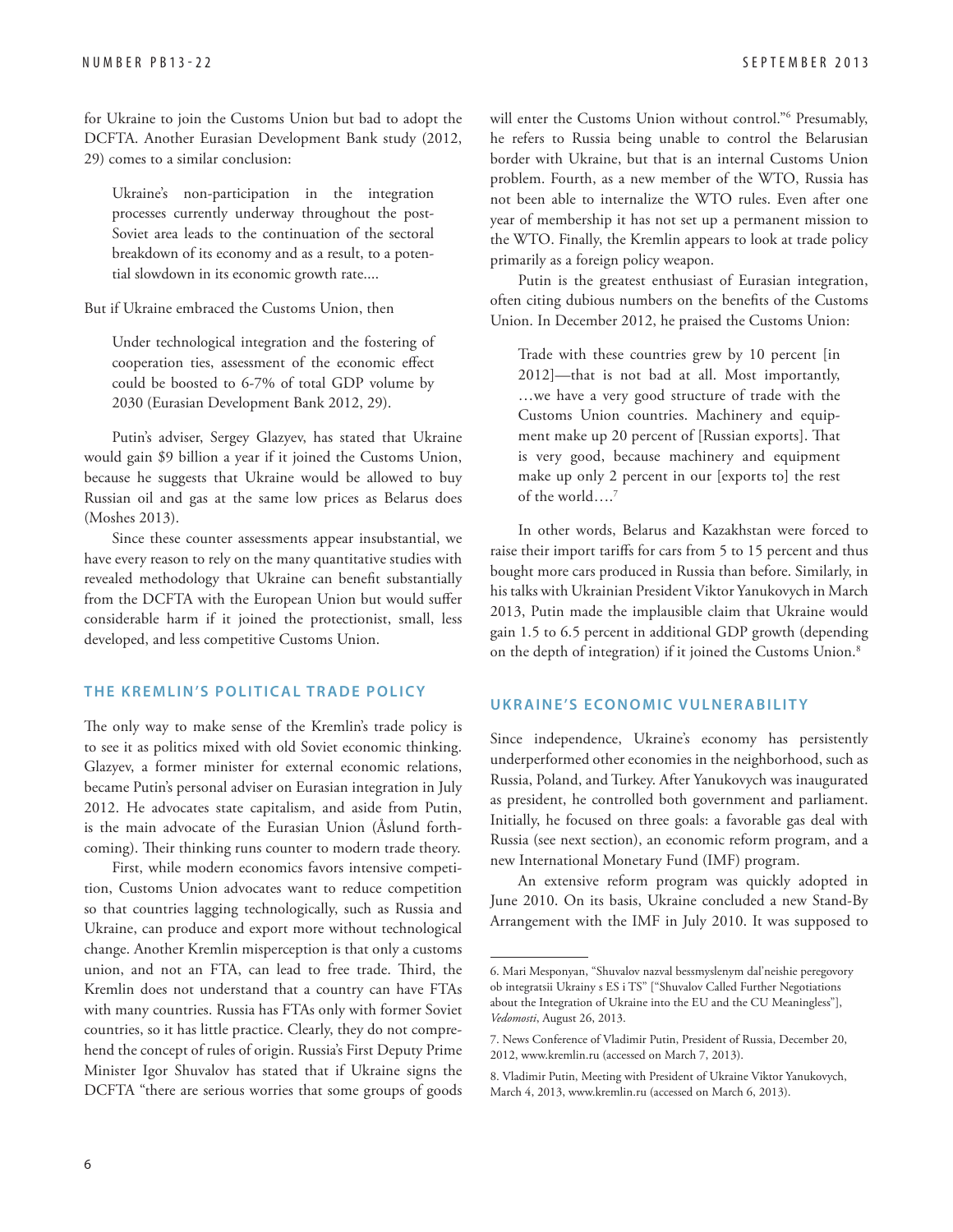#### **Figure 2 Ukraine's total international reserves, 2010 to August 2013**

billions of current dollars



Source: International Monetary Fund, International Financial Statistics, August 2013 (accessed on September 16, 2013).

last for two and a half years with a total disbursement of \$15 billion, and Ukraine received two disbursements in the fall of 2010.

By November 2010, however, economic reforms and the IMF program went off the rails. The IMF posed four major demands to the Ukrainian government: reduce the budget deficit, raise the very low subsidized gas prices for consumers and utilities, deregulate the exchange rate market to render the exchange rate flexible, and carry out a major pension reform (IMF 2011). Eventually, the government carried out only the pension reform. Because of low global interest rates, the government could finance its substantial budget deficit with eurobonds.

Ukraine's economic outlook is precarious. The economy contracted by an annualized 1 to 2.5 percent in the last four quarters. The consolidated budget deficit was 6.3 percent of GDP in 2012 and is likely to be 5 percent of GDP in 2013. The public debt is \$69 billion or 38 percent of expected GDP.

The main concern is foreign imbalances. The current account deficit was 8.4 percent of GDP in 2012 and it is heading toward 6 percent of GDP in 2013. For no good economic reason, Ukraine maintains a dollar peg at an overvalued exchange rate. After global bond yields started rising in May 2013, the Ukrainian 10-year bond yields rose to 10 percent, precluding most international borrowing. To defend it, the National Bank of Ukraine pursued ever stricter currency regulations and high interest rates, which have killed investment and economic growth but brought inflation to zero.

Ukraine's critical weakness is its international reserves, which are declining quickly, having fallen from a peak of \$38 billion two years ago to \$21.7 billion in August 2013, covering only 2.7 months of imports (figure 2). Ukraine faces the risk of a run both on bank deposits and on foreign currency exchange in the country. The government's foolhardy economic policy has left the country vulnerable to external shocks, and Russia appears intent on exploiting that vulnerability.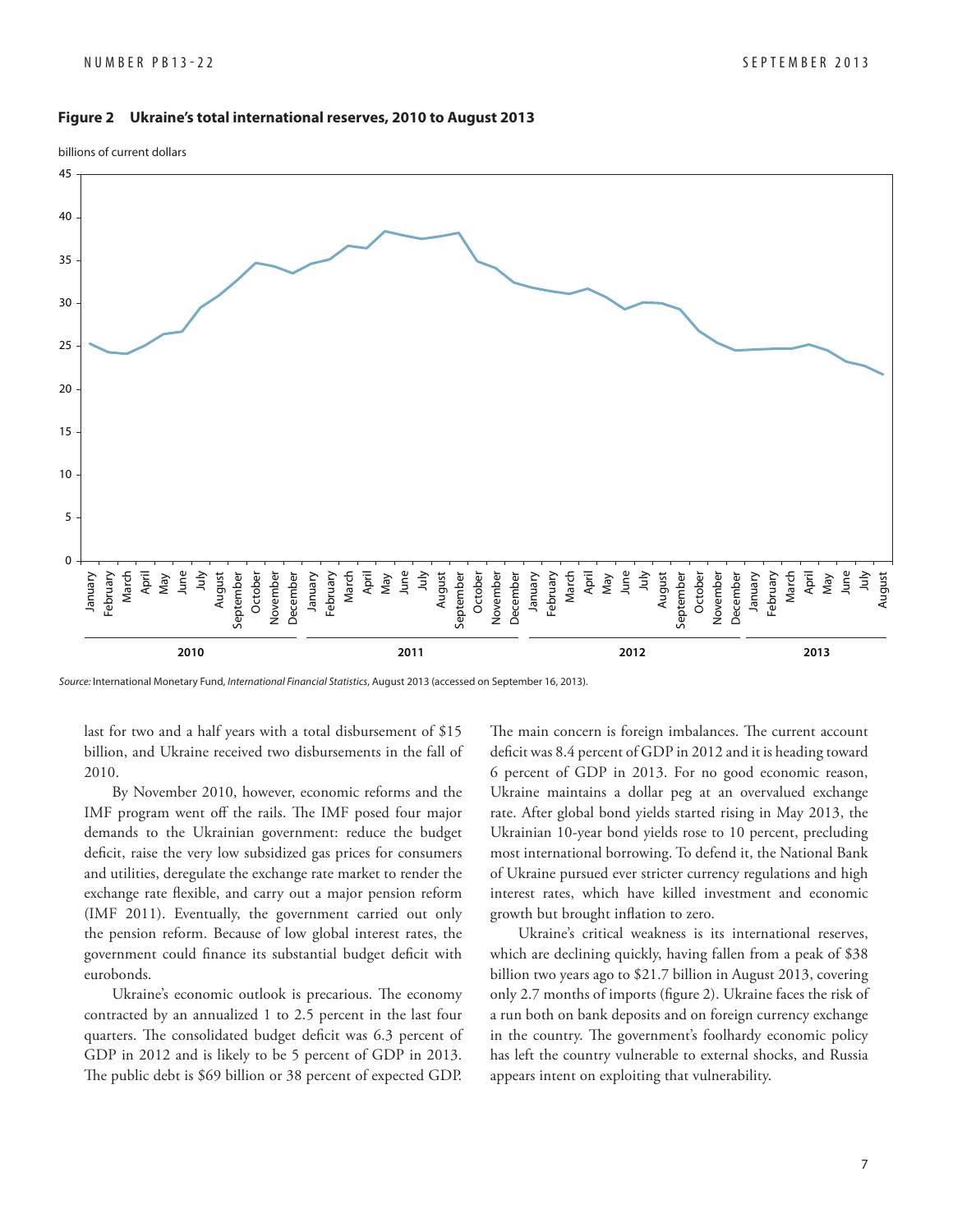#### **THE EVER-DETERIORATING RUSSIAN-UKRAINIAN RELATIONSHIP**

After Yanukovych's election victory in February 2010, both Putin and Yanukovych thought they had a wonderful opportunity to improve relations between the two countries, but they had different aims. Yanukovych wanted a favorable gas price agreement with Russia, while Putin wanted Ukraine to join the Customs Union.

In April 2010, the two countries concluded an agreement in Kharkiv. In exchange for a purported discount on the gas price of 30 percent, or \$100 per one thousand cubic meters, Yanukovych extended the Russian lease of Sevastopol, the naval base of Russia's Black Sea fleet by 25 years until 2042. Most Ukrainians thought this was a bad deal, and sure enough the gas price Ukraine paid did not fall. After the Kharkiv agreement, Putin and Yanukovych could not agree on anything and their personal relations deteriorated.

### **The United States and the European Union should defend Ukraine against Russian economic aggression in the W TO and through vocal and economic support.**

Yanukovych has persistently opposed Customs Union membership because it would make him and Ukraine too dependent on the Kremlin. The Customs Union would harm the Ukrainian economy, violate Ukraine's membership in the WTO, make it impossible for Ukraine to conclude any bilateral FTA, and most importantly make Yanukovych's reelection in 2015 impossible. Instead, Yanukovych has opted for the European Association Agreement. He has a steady majority behind him. According to an independent poll in August 2013, 42 percent of the respondents supported Ukraine's integration into the European Union, while 31 percent preferred the Customs Union. While Yanukovych wants to align himself and Ukraine with the European Union, he has a problem with observing European norms.

The European Union has protested persistently against 11 of Yanukovych's malpractices. On dubious legal grounds, he imprisoned several opposition leaders (notably, former Prime Minister Yulia Tymoshenko). He also violated the rules for free and fair elections and imposed his control over courts, law enforcement, and media. Specifically, five people had been elected to parliament, but courts had disqualified them and the European Union demanded new elections be held. The European Union has also

objected to the deteriorating business and investment climate, as well as Ukraine introducing protectionist recycling fees for imported cars in violation of WTO rules.

In February 2013, Putin started his offensive for the Customs Union by claiming the inevitability of "the integration processes in the post-Soviet sphere," stating that "[t]ight integration is an objective global process. No rude shouting or screaming can stop it on our territories."9 Glazyev insisted that Ukraine choose between the European Union and the Customs Union.<sup>10</sup>

As a goodwill gesture to Russia, Yanukovych agreed that Ukraine would become an observer to the Customs Union. On May 29, 2013, the Customs Union countries and Ukraine signed a Memorandum on the Deepening of the Interaction between the Eurasian Economic Commission and Ukraine. This document is as brief as it is empty: "Ukraine declares its intention to observe the principles…of the agreed legal framework of the Customs Union...," but the final article states that "[t]he present Memorandum is not an international agreement and does not cause rights or obligations regulated by international law."11 Ukraine's status as an observer to the Customs Union was explicitly approved by EU Commissioner for Enlargement Stefan Füle, who clarified that the Association Agreement "does not prevent Ukraine from developing a constructive relationship with the Eurasian Customs Union as long as this is based on the respect of WTO rules and does not contradict the DCFTA."12

Meanwhile, Ukraine has reduced its vulnerability to Russian sanctions by minimizing its gas purchases from Russia, which it plans to cease completely in a few years, violating the nation's January 2009 agreement with Gazprom. The country is cutting gas consumption and trying to develop multiple alternative sources of gas, including exploiting shale gas and importing gas from Europe. The government has just adopted an energy strategy aimed at making Ukraine self-sufficient in gas by 2030.

<sup>9.</sup> Vladimir Putin, "Zasedanie kollegii Federal'noi sluzhby bezopasnosti" ["Meeting with the Collegium of the Federal Security Service"], February 14, 2013, www.kremlin.ru (accessed on February 14, 2013).

<sup>10.</sup> See, for example, "Soglashenie s Yevrosoyuzom navsegda zakryvaet dlya Ukrainy dveri v TS—sovetnik Puina" ["Putin Adviser: An Agreement with the European Union Closes the Door for Ukraine to the Customs Union Forever"], *Ukrainskaya pravda*, April 27, 2013.

<sup>11. &</sup>quot;Memorandum ob uglublenii vzaimodeistviya mezhdu Evraziiskoi ekonomicheskoi kommissiei i Ukrainoi" ["Memorandum on the Deepening of the Inter action between the Eurasian Economic Commission and Ukraine"], Astana, May 29, 2013, mimeo.

<sup>12.</sup> European Commission, "EU-Ukraine: Statement by Commissioner Stefan Füle Following the Meeting with Andriy Klyuyev about the Road to [Signing the Association Agreement," August 28, 2013, http://ec.europa.eu/](http://ec.europa.eu/index_en.htm) index\_en.htm.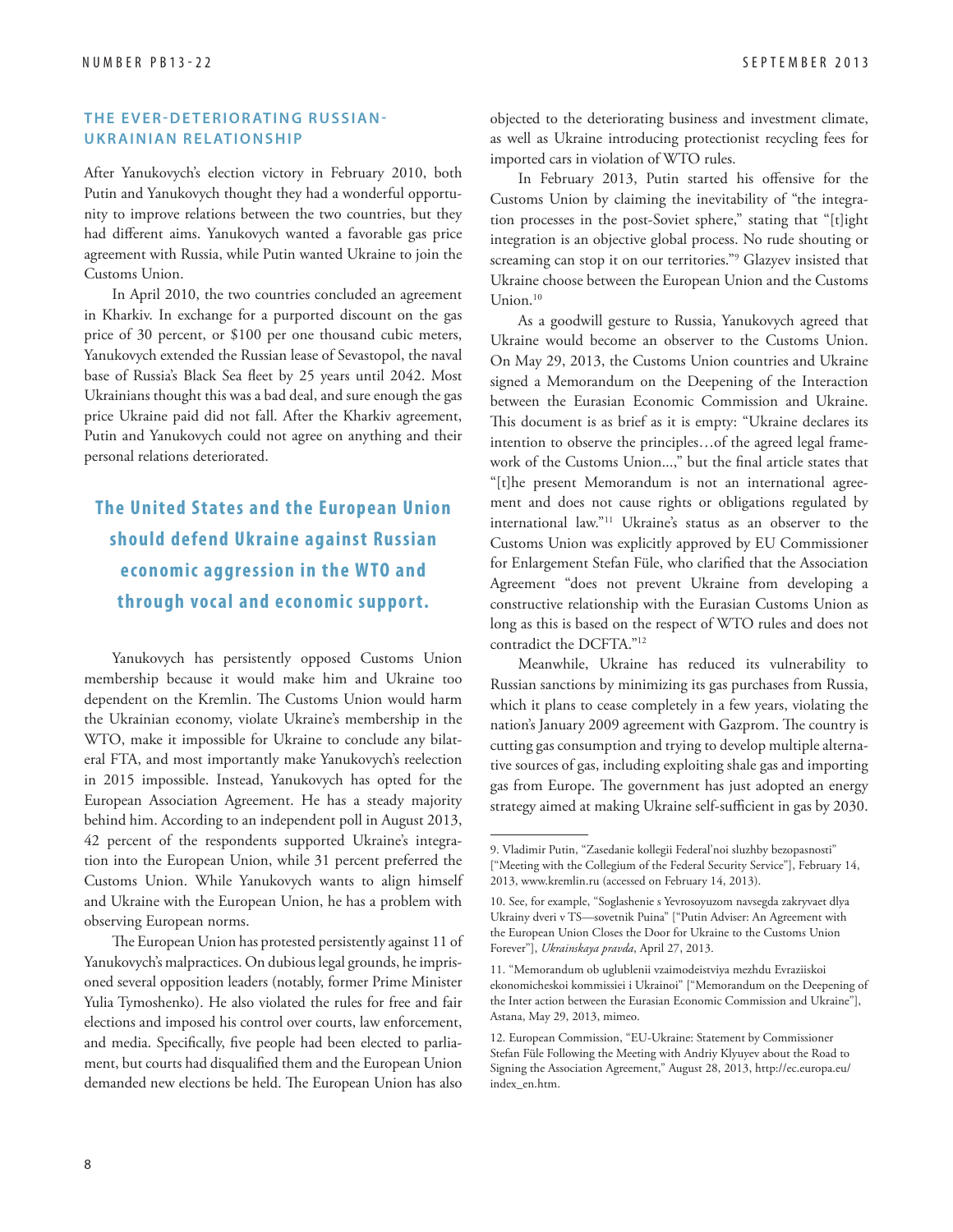It appears that in June 2013 the Kremlin realized that the European Union really will sign the Association Agreement with Ukraine in November 2013.<sup>13</sup> Russia has pulled out all the stops to block Ukraine from signing its Association Agreement and Moldova and Armenia from initialing their DCFTAs in November. Many observers draw parallels with 2008, when Russia tried to block Ukraine and Georgia from concluding Membership Action Plans with the North Atlantic Treaty Organization at its summit in Bucharest in April 2008. Then Russia succeeded in blocking that form of Western integration of these two states, but even so war erupted between Russia and Georgia in August 2008.

In July 2013, Russia started a trade war against Ukraine. The eminent independent weekly, *Zerkalo nedeli,* published a leaked Russian memorandum, allegedly coauthored by Glazyev.<sup>14</sup> It aims to block Ukraine from signing the EU Association Agreement and force it into the Customs Union. It lists a large number of economic and political subversive measures that Russia could undertake, such as select trade sanctions against specific businessmen.

In keeping with their plan, on July 16, the Russian government pulled important export quotas from two big Ukrainian steel pipe producers, Interpipe and the Industrial Union of Donbass. On July 24–25, the Russian Customs Committee labeled 40 large Ukrainian companies as "risky," subjecting them to minute checks.<sup>15</sup> On July 27-28, Putin went to Ukraine to celebrate the 1025th anniversary of the christening of Kievan Rus and refused to talk to Yanukovych, even while standing beside him. On July 29, the Russian food inspector banned imports of chocolates from the biggest Ukrainian producer, Roshen.16 On August 14, Russian customs authorities classed all Ukrainian producers as "high risk," which subjected all their deliveries to onerous checks, thus barring most Ukrainian imports from Russia.17 Customs claimed that they eased their sanctions on August 20, but troubles persist. Ukraine has not retaliated with sanctions against Russia.

Russian leaders have also gone on a public offensive against Ukraine joining the DCFTA, making ever more shrill statements. As usual, Glazyev has taken the lead:

By signing an association agreement with the European Union, Ukraine would be depriving itself of its sovereign right on all issues of trade policy that we have handed over to the Customs Union. For us, Ukraine would stop being a strategic partner, because it would be disappearing as an international partner, as an entity under international law, because it will have to agree all its actions on trade with the European Union.18

On August 22, Putin warned that if Ukraine concluded the Association Agreement with the European Union, "the Customs Union countries must think about safeguards."19 Russia's First Deputy Prime Minister Igor Shuvalov told Ukraine's Prime Minister Mykola Azarov while visiting Moscow that if Ukraine opened its border to the European Union, Russia would be forced to limit its imports from Ukraine to defend its domestic production.20 Trade between Russia and Ukraine is likely to be sharply reduced as has previously happened between Russia and the three Baltic countries, Georgia, and Moldova.

The heavy-handed Russian intimidation had a direct impact on Yanukovych. Rather than giving in to the Russians, he altered his policy line in a pro-European direction in two big speeches, on Ukraine's Independence Day on August 2421 and at the opening of the parliamentary session on September 3.<sup>22</sup> In these speeches, Yanukovych not only reconfirmed his pro-European position but also fully embraced the European Union and laid out his legislative agenda for EU integration: "For Ukraine, association with the European Union must become an important stimulus for forming a modern European state. At the same time, we must preserve and continue deep-

<sup>13.</sup> Yuliya Mostovaya and Tatyana Silina, "Russkii plan, osmyslennyi i besposhchadnyi" ["The Russian Plan, Thought Through and Ruthless"], *Zerkalo nedeli*, August 16, 2013.

<sup>14. &</sup>quot;O komplekse mer po vovlecheniyu Ukrainy v evraziiskii integratsionnii protsess" ["On Measures to Draw in Ukraine into the Process of Eurasian Integration"], *Zerkalo nedeli*, August 16, 2013.

<sup>15.</sup> Serhiy Shcherbina and Serhiy Lyamets, "Rosiya pochala poglinati Ukrainu" ["Russia Has Started to Pressure Ukraine"], *Ekonomichna Pravda*, August 20, 2013.

<sup>16.</sup> Mostovaya and Silina, "Russkii plan."

<sup>17.</sup> Alexander Panin, "Ukrainian Imports Barred as Relations Hit a New Low," *Moscow Times,* August 15, 2013.

<sup>18.</sup> BBC Monitoring, "Kremlin aide warns Ukraine over EU integration," Rossiya 24 TV, August 27, 2013.

<sup>19.</sup> Vladimir Putin, "Soveshchanie o sotsial'no-ekonomicheskom razvitii Rostovskoi oblasti" ["Meeting on Socioeconomic Developments in the Rostov Region"], August 22, 2013, www.kremlin.ru (accessed on August 29, 2013).

<sup>20.</sup> Maksim Tovkailo and Sergey Titov, "Moskva predlozhila Kievu sdelat' vybor mezhdu Evropeiskim i Tamozhenym soiuzami" ["Moscow Proposed that Kiev Makes Its Choice between the European Union and the Customs Union"], *Vedomosti*, August 27, 2013.

<sup>21.</sup> Viktor Yanukovych, "Vystuplenie Prezidenta na torzhestvenom sobranii po sluchayu Dnya Nezavisimosti" ["Speech by the President at the Festive Celebration of Independence Day"], August 24, 2013, www.president.gov.ua.

<sup>22.</sup> Viktor Yanukovych, "Vystuplenie Prezidenta vo vremya otkrytiya tret'ei sessii Verkhovnoi Rady sed'mogo sozyva" ["Speech by the President at the Opening of the Third Session of the Seventh Supreme Council"], September 3, 2013, www.president.gov.ua.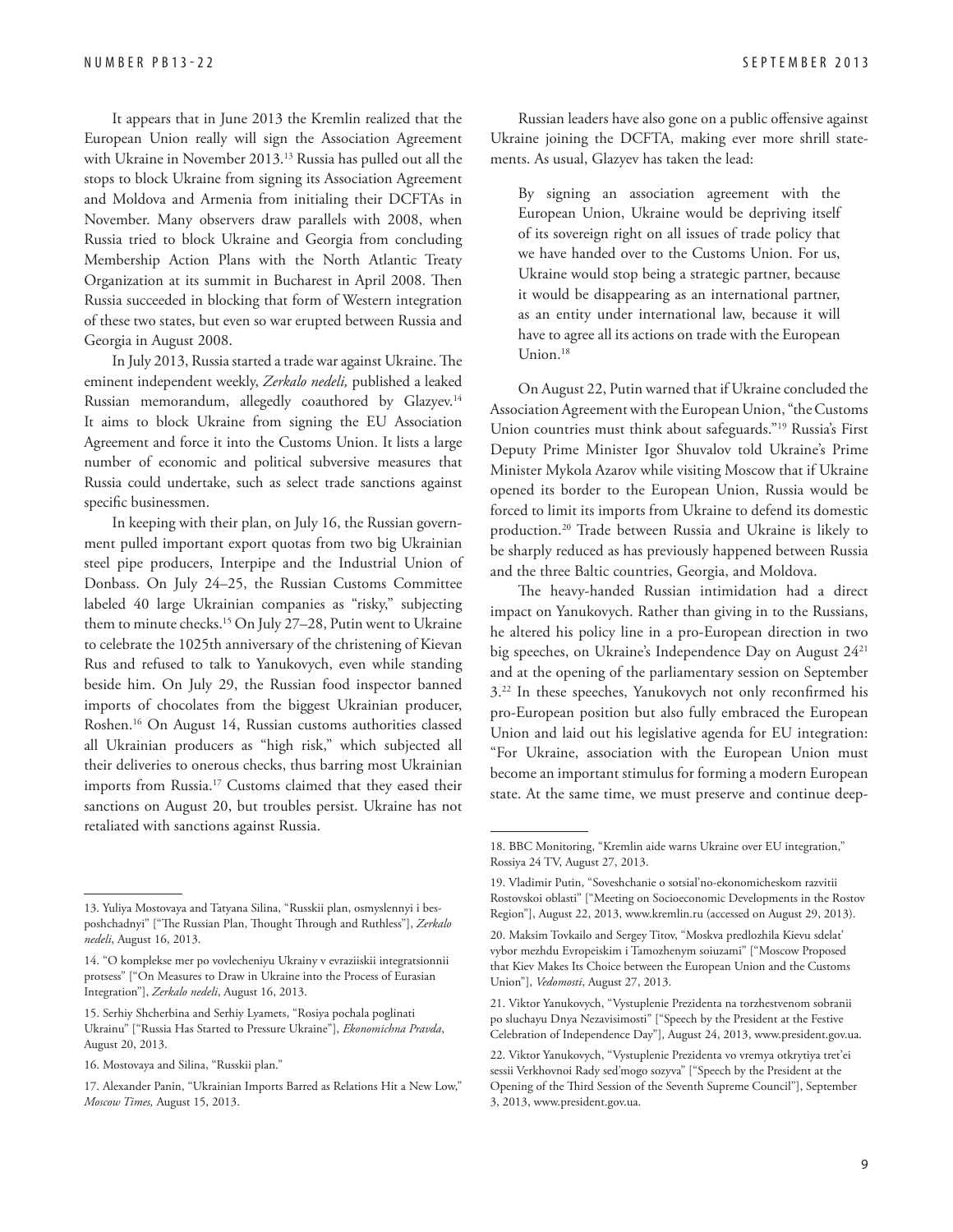ening our relations and processes of integration with Russia, countries of the Eurasian community…."23

In early September, Yanukovych made an agreement with the opposition and currently the parliament is swiftly adopting one law after the other demanded by the European Union. Because of the agreement with the opposition, all laws are adopted by more than two-thirds majority. These laws will bring domestic customs regulation in line with WTO standards and improve the enforcement of court rulings, the electoral law, media access for the opposition, the business environment, and conditions for prisoners. They will also reform the prosecutor's office, the judiciary, and the police and organize repeat elections in five constituencies where elected opposition deputies were deprived of their mandates. The Constitutional Court and the judicial system are being thoroughly reformed through a constitutional amendment.

One reason for Yanukovych's quick and forceful pro-European action was that his political advisers thought that he had no chance of being reelected in 2015 unless he signed the EU Association Agreement. An additional reason was that on September 3 Putin had forced the president of Armenia, Serzh Sargsyan, to join the Customs Union and scrap the concluded DCFTA. Moldova has also come under heavy Russian pressure, but so far has resisted it.

The most significant EU condition that remains is the release of Tymoshenko. Yanukovych has an obvious choice. If he frees Tymoshenko from prison, the European Union will in all probability sign the important Association Agreement in Vilnius in late November, which would offer Ukraine major benefits. Otherwise, it may refuse, which would leave Yanukovych vulnerable to Kremlin harassment.

In a speech to the European Parliament on September 11, EU Commissioner Füle came out with strong support for Ukraine, objecting to Russian intimidation: "Any threats from Russia linked to the possible signing of agreements with the European Union are unacceptable." He referred specifically to "the possible misuse of energy pricing; artificial trade obstacles such as import bans of dubious WTO compatibility and cumbersome customs procedures; military cooperation and security guarantees."<sup>24</sup>

Füle has also refuted the Russian concern about rulesof-origin problems within the context of the CIS FTA: "EU goods exported to Ukraine through the future DCFTA will not qualify for preferential treatment when exported from Ukraine to Russia. Therefore, the signature of a free trade agreement with a third party, meaning us, may not be used as a justification for the tightening of customs procedures."25

As Moscow has emphasized, the chips are down. Putin's actions suggest that he is intent on forcing Yanukovych down on his knees, but he offers no carrots, only sticks. His prime aim does not appear to be geopolitical but to arouse Russian nationalism. On September 4, he insulted Ukrainians by saying that "we are one people" and "we have a common language."26

All observers agree that this is not an economic but a political conflict. The question is whether it primarily concerns domestic politics or geopolitics. Eminent Ukrainian journalists Yuliya Mostovaya and Tatyana Silina note that "Yanukovych does not recognize that the main threat to his power and wealth is not Tymoshenko but Russia."<sup>27</sup> According to Russia's prominent foreign policy specialist Fyodor Lukyanov, "the customs war was just a rehearsal for Ukraine's European choice. Moscow has clearly signaled how it will conduct relations with Kiev if the agreement with the EU goes forward…. Obviously, any discussion of Ukraine in Russia is largely geopolitical in nature."28 German economists Ricardo Giucci and Robert Kirchner (2013) observe that "Russia has not succeeded to convince Ukraine to join the Customs Union voluntarily. Now it is trying to force it to accede."

Putin is likely to isolate Russia and force Ukraine into the European community. Hardball is a game that Yanukovych understands very well. Both the European Union and the United States have protested the Russian trade sanctions against Ukraine, and the Ukrainian opposition is supporting their president against Russian pressure.

#### **POLICY RECOMMENDATIONS**

The analysis in this Policy Brief leads to numerous policy recommendations for the Ukrainian government, the European Union, the United States, and Russia.

- 1. The Ukrainian government should
- **E** establish elementary macroeconomic order to reduce its vulnerability. It should
	- $\blacksquare$  reduce the budget deficit to a tenable level,

<sup>23. &</sup>quot;Ukraine Defiant in Face of Russian Pressure over EU Path," Moscow *Times*, August 26, 2013.

<sup>24.</sup> Stefan Füle, "Statement on the Pressure Exercised by Russia on countries [of the Eastern Partnership," Strasbourg, September 11, 2013, http://ec.europa.](http://ec.europa.eu/index_en.htm) eu/index\_en.htm.

<sup>25.</sup> Yuliya Mostovaya and Tatyana Silina, "Russkii plan, osmyslennyi i besposhchadnyi" ["The Russian Plan, Thought Through and Ruthless"], Zerkalo *nedeli*, August 16, 2013.

<sup>26.</sup> Vladimir Putin, interview to Channel One and Associated Press News Agency, September 4, 2013, www.kremlin.ru (accessed on September 4, 2013).

<sup>27.</sup> Mostovaya and Silina, "Russkii plan."

<sup>28.</sup> Fyodor Lukyanov, "Russia and Ukraine on the Verge of a Decisive Choice," *RIA Novosti*, August 22, 2013.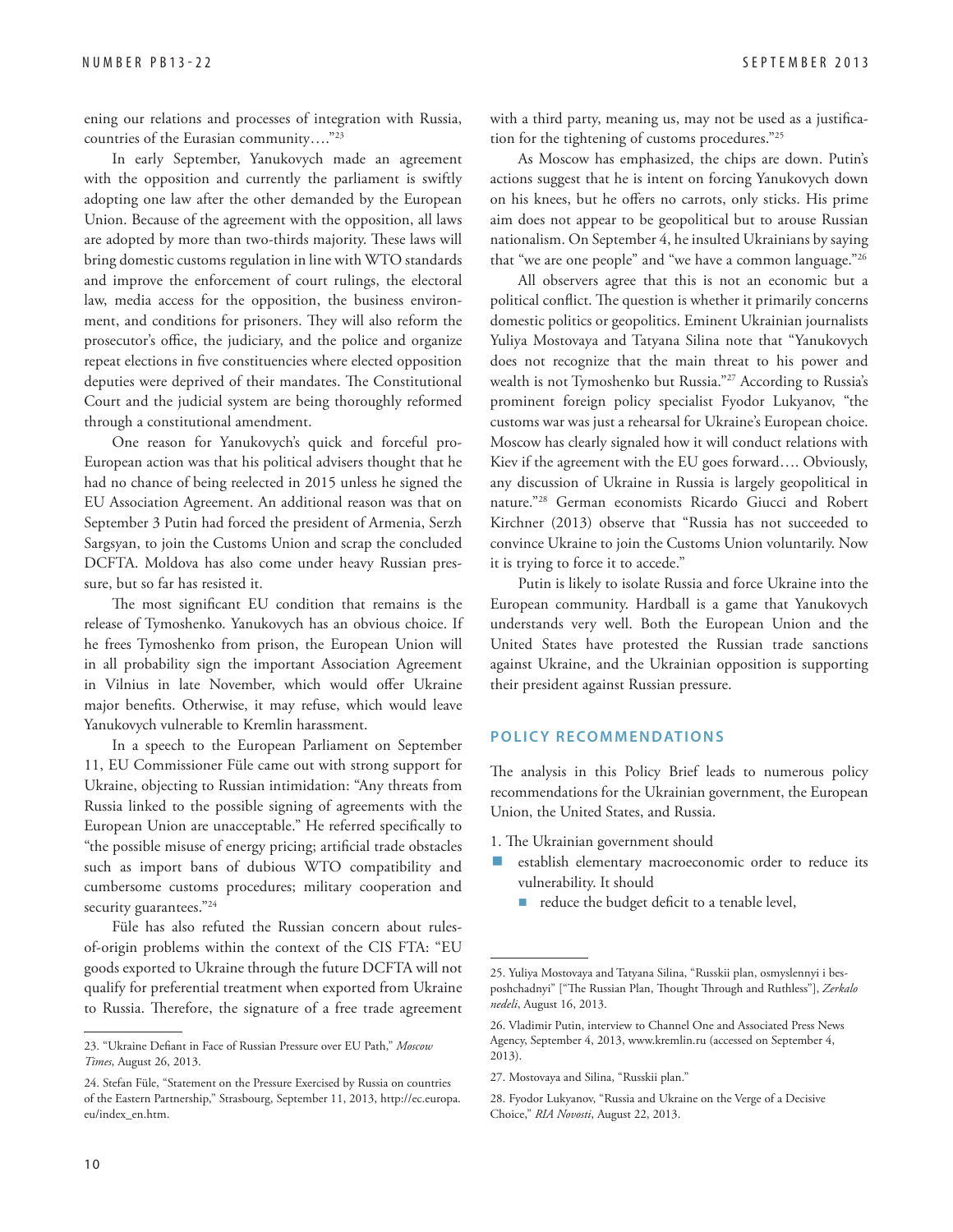- liberalize currency controls to render the exchange rate flexible,
- raise the very low gas prices gradually to a market level for domestic production, consumers, and utilities, and
- meet IMF demands and become eligible for IMF funding.
- comply with EU demands to receive its signature on the Association Agreement:
	- free Tymoshenko,
	- reform the judicial system and law enforcement so that rule of law can develop, and
	- allow more independent media.
- seek resolution of conflicts with Russia:
	- notify the WTO about the Russian trade sanctions and proceed with its conflict resolution, and
	- take Russia to CIS arbitration in St. Petersburg for violating the CIS FTA.
- 2. The European Union should
	- make sure that Ukraine complies with its conditions so that they can sign the Association Agreement in Vilnius in November. The European Union could sign the agreement conditionally, demanding concrete prior actions before it comes into force,

#### **REFERENCES**

Adomeit, Hannes. 2012. *Putin's 'Eurasian Union:' Russia's Integration Project and Policies on Post-Soviet Space.* Neighborhood Policy Paper no. 4 (July). Istanbul: Kadir Has University.

Åslund, Anders. 2007. *Russia's Capitalist Revolution: Why Market Reform Succeeded and Democracy Failed*. Washington: Peterson Institute for International Economics.

Åslund, Anders. 2009. *How Ukraine Became a Market Economy and Democracy*. Washington: Peterson Institute for International Economics.

Åslund, Anders. Forthcoming. Sergey Glazyev and the Revival of Soviet Economics. Post-Soviet Affairs.

Carneiro, Francisco G. 2013. What Promises Does the Eurasian Customs Union Hold for the Future? *Economic Premise* no. 108 (February). Washington: World Bank.

Council of European Union. 2009. Joint Declaration of the Prague [Eastern Partnership Summit \(May 7\). Prague. Available at www.](www.consilium.europa.eu/uedocs/cms_data/docs/pressdata/en/er/107589.pdf) consilium.europa.eu/uedocs/cms\_data/docs/pressdata/en/er/107589. pdf.

Dabrowski, Marek, and Svitlana Taran. 2012a. *Is Free Trade with the EU Good for the Ukraine?* CASE Network Brief no. 06 (March). Warsaw: Center for Social and Economic Research.

Dabrowski, Marek, and Svitlana Taran. 2012b. *The Free Trade Agreement between the EU and Ukraine: Conceptual Background, Economic Context and Potential Impact.* CASE Network, CASE Studies and Analyses no. 437. Warsaw: Center for Social and Economic Research.

Eurasian Development Bank. 2012. *Ukraine and the Customs Union*. [Report 1. Available at www.eabr.org/general//upload/reports/Ukraina\\_](www.eabr.org/general//upload/reports/Ukraina_doklad_eng.pdf) doklad\_eng.pdf.

- protest Russian trade sanctions against Ukraine that violate WTO rules, and
- intensify top-level political exchanges ahead of the Vilnius summit.

3. The United States has considerable influence on Ukraine. It should

- support both the Ukrainian government and the European Union so that the Association Agreement can be signed in Vilnius in November,
- **protest Russian trade sanctions against Ukraine that** violate WTO rules, and
- organize a top-level visit to Kiev before the Vilnius summit.

4. The Kremlin is not acting in Russia's national interest and is increasing budget costs, distorting the Russian economy, and undermining Russia's international standing. It should:

- obey the rules of the WTO and the CIS FTA and end its trade sanctions again Ukraine,
- recognize Ukraine's right to conclude FTAs and learn about rules of origin, and
- reconsider the Customs Union, as it is harmful to Russia's national interests.

Garbert, Folkert. 2013. *Belarus und die Zollunion—Eine Bestandsaufnahme* [*Belarus and the Customs Union—An Assessment*]. German Economic Team Belarus, Newsletter no. 22 (March–April).

Giucci, Ricardo. 2013. *Wie wichtig ist das DCFTA für die Ukranie? Eine Einschätzung* [*How Important is the DCFTA for Ukraine? An Assessment*]. Deutsche Beratergruppe, Newsletter no. 57 (May).

Giucci, Ricardo, and Robert Kirchner. 2013. *Russische Zollschikanen gegen ukrainische Exporteure: Was tun?* [*Russian Customs Harassment against Ukrainian Exporters: What to Do?*]. Deutsche Beratergruppe, Newsletter no. 60 (August).

IMF (International Monetary Fund). 2011. *Ukraine: First Review under the Stand-By Arrangement* (February). Washington.

Ivanter, Viktor, Valery Geets, Vladimir Yasinskiy, Alexander Shirov, and Andrey Anisimov. 2012. The Economic Effects of the Creation of the Single Economic Space and Potential Accession of Ukraine. In *Eurasian Integration Yearbook 2012.* Almaty, Kazakhstan: Eurasian Development Bank.

Maliszewska, Maryla, Iryna Orlova, and Svitlana Taran. 2009. *Deep Integration with the EU and its Likely Impact on Selected ENP Countries and Russia.* CASE Network Report no. 88. Warsaw: Center for Social and Economic Research.

Moshes, Arkady. 2013. *Will Ukraine Join (and Save) the Eurasian Customs Union?* Ponars Eurasian Policy Memo no. 247 (April).

Movchan, Veronika. 2011. *Ukraine's Trade Policy Choice: Pros and Cons*  of Different Regional Integration Options. Analytical Report (December). Institute for Economic Research and Policy Consulting.